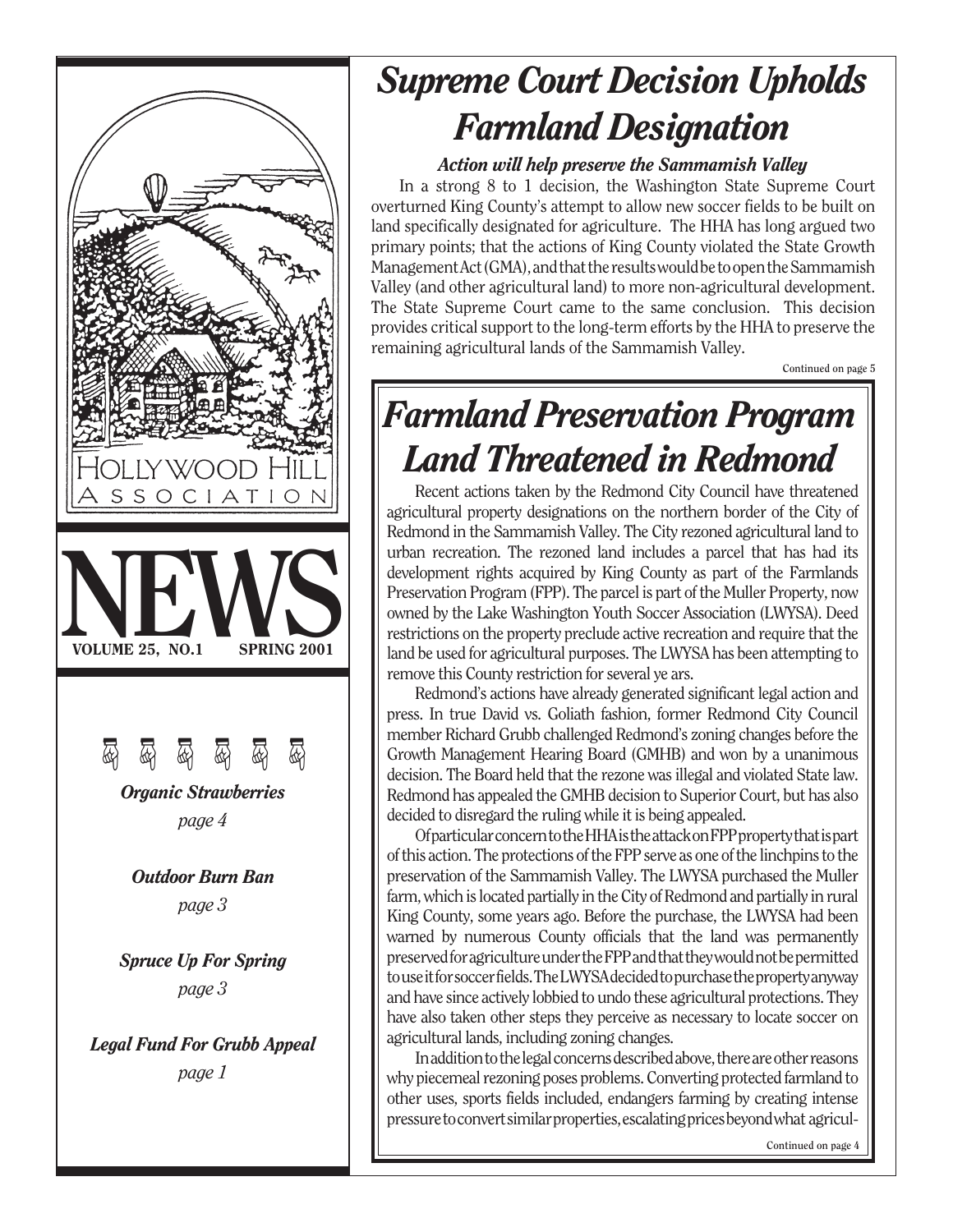## *...from the President*

This year is the 25th anniversary of the founding of the Hollywood Hill Association (HHA). Over the years, spanning a variety of issues and individuals, the HHA has forged a proven record of effectiveness and has maintained its credibility in an arena that is famous for tangled webs.

From its early 70's roots in the Hollywood Hill Improvement Club up to today, the HHA's success has been possible due to the foresight of the founders, its straightforward goals and the volunteer efforts of a succession of residents who have maintained the focus.

Maintaining that focus has rarely been an easy task. Take the analogy of a soccer game to life. The object of the game is clear, but the routes required to attain that goal are more complex. One has a team and an agreed upon goal, yet how hard it can be to score. In life, as in a soccer game, we find that the best routes to the clearest of goals are rarely obvious. There are many options, each with its pros and cons. We learn that while individual effort is vital, it only pays off when backed up by good teamwork. We must apply the lessons learned from experience to do well. And the disagreements that crop up along the way sometimes require a referee. The similarity of sports to our wider lives is certainly part of the draw we have to sports.

Ultimately, the soccer game is over, and a new one starts from scratch. Here is where the analogy ends because life is an ongoing game and the decisions we make can affect us for a long time. Our children's children will live with the repercussions of many of the actions that we take today, particularly our land use planning decisions. Once we "pave paradise and put up a parking lot," it's practically impossible to go back.

Of the many public issues we face, I can think of none which more directly and fundamentally affect our day to day lives than land use issues. Dealing with land use issues was the primary purpose for which the HHA was formed. Keeping that focus, through teamwork, analysis and careful choices of issues, has allowed the HHA to be so effective over the years.

It is fundamental to our society that we have a right to publicly disagree with each other. While the HHA has enjoyed consistent support from the community, there have always been those who have disagreed with its goals.

For example, when the HHA successfully fought off attempts by the City of Woodinville to incorporate Hollywood Hill in the early 90's, there were those on the hill who wanted to be within the city limits. They said that we could be in the city and still be zoned for rural densities. They spread all sorts of misinformation and accusations. But once the dust settled, it became widely recognized that the HHA had been correct in its position. Remaining outside the city limits is the only way to maintain our "rural" housing density and neighborhood character.

Similarly, there have been all sorts of misinformation, along with some mean-spirited rhetoric, directed toward the HHA over our involvement in defending the protected farmland in the valley from non-agricultural uses, in this case, private soccer fields. Our position's validation came when the State of Washington weighed in on our side and was solidified by the strong Supreme Court decision in December upholding farmland protections.

You've heard criticism before, and you'll probably hear it again. Keep in mind that debating honest differences of opinion is essential to a healthy community. But we need communication to do that. It is vitally important that we hear from you about issues that you feel are important, whether you support the HHA or not.

Twenty-five years has brought a lot of change, but one thing that has remained a constant is that it is the citizens of a community that determine its character. In this regard, we have a rich and rather unique legacy on Hollywood Hill. Let's work together to keep it that way. *--- Mike Tanksley*

## *••• Dues •••*

*PLEASE PAY 2001 DUES It is now time to pay your 2001 dues. An application/ renewal form and return envelope is included in your newsletter. Dues are \$25 a year.*

## YOUR ASSOCIATION

The Hollywood Hill Association is a private, state nonprofit corporation, formally chartered in 1976. We are an all volunteer, community based organization, dedicated to the preservation of our community character. Our primary goals are the preservation of Hollywood Hill's rural designation and the preservation of the agricultural lands of the rural Sammamish Valley. We are widely recognized by both government officials and development interests as an influential and determined organization. Our many successes have been due, in large part, to dedicated volunteers, and to the support of our many members. We encourage you to become actively involved in the Association by joining one of our standing committees. Please contact any Board member for more information.

| President        | Mike Tanksley: 483-2529     |
|------------------|-----------------------------|
| Vice President   |                             |
| Secretary        | Tricia Callahan: 488-6863   |
| <b>Treasurer</b> | Jan Hunt: 806-0118          |
| Directors        | Karen Mackie: 483-0889      |
|                  | Marsha Martin: 883-8561     |
|                  | Steven Gallagher: 883-0661  |
|                  | Torrey Russell: 483-6531    |
|                  | Joanne Szymanski: 481-8088  |
|                  | Bethann Martin: 402-4783    |
| Committee Chairs | Government: Marsha Martin   |
|                  | Membership: Steve Gallagher |
|                  | Environment: Mike Tanksley  |
|                  | Events:                     |
|                  | Newsletter: Karen Mackie    |
|                  | Roads: Tricia Callahan      |
|                  | Trails: Susan Cyr: 487-2908 |
| Website          | www.hollywoodhillassoc.org  |

The HHA is managed by a 9-member Board of Directors. Elections are held by mail each autumn at the time of the HHA annual membership meeting. The existing Board selects candidates from those volunteers who have demonstrated a willingness to actively contribute to the HHA and who support its goals. Board meetings are scheduled for the 2nd Thursday of each month at the homes of Board members. The Board welcomes HHA members who wish to attend these meetings as long as prior arrangement has been made. Because these are business meetings, space availability and legal issues may require closed meetings from time to time. Contact any Board member if you are interested in attending.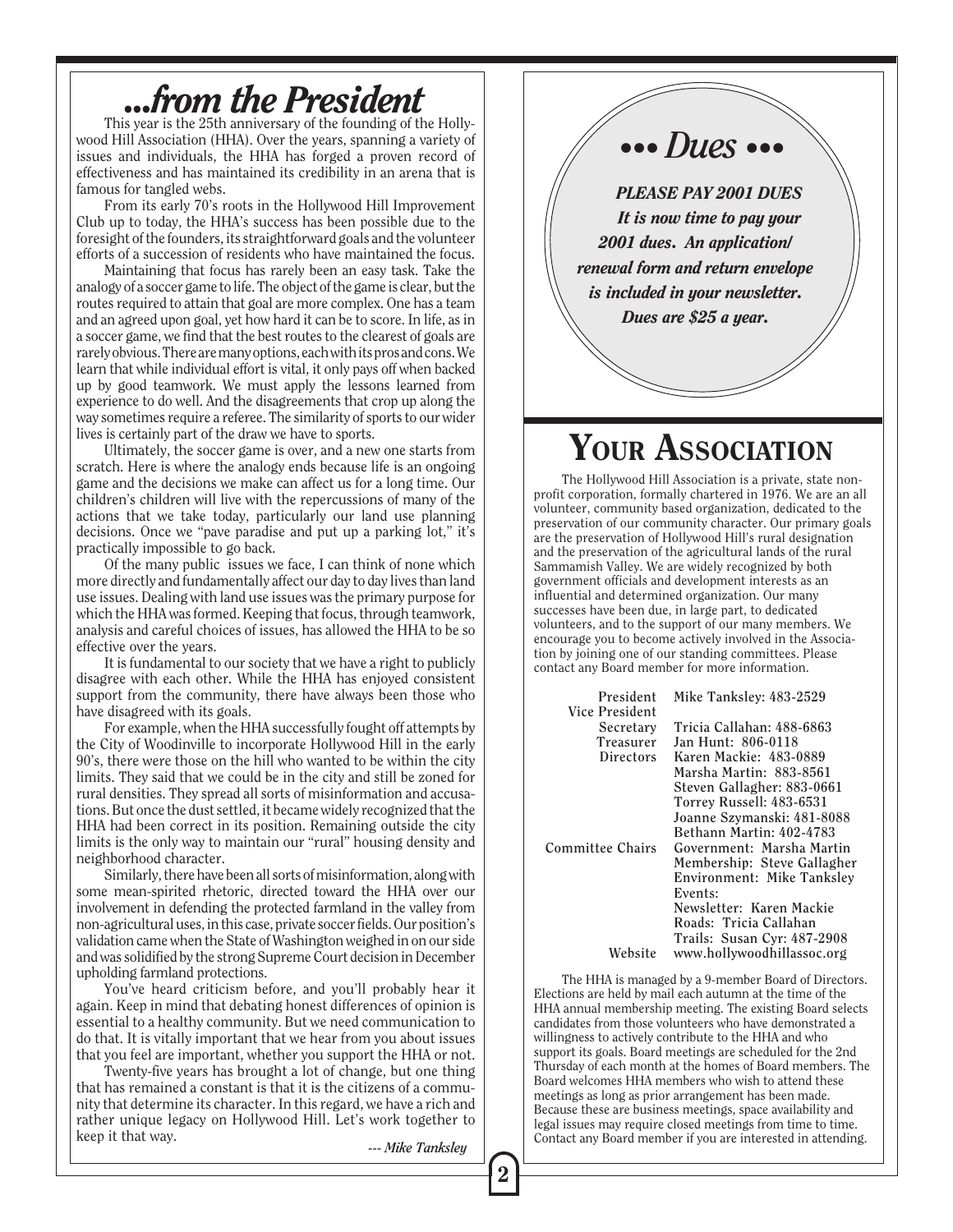# *Outdoor Burning Ban*

The State of Washington Department of Ecology has changed the boundary of the No Burn Zone to include Hollywood Hill. Previously, our area was allowed to burn yard waste during Spring and Fall seasons, consistent with other "rural" areas in the Puget Sound region.

In general, areas designated as "urban" are No Burn Zones due to the higher density of dwellings, automobiles and higher levels of pollutants. Burning is generally allowed in "rural" areas during seasons in which regional air stagnation is lowest.

The decision to include Hollywood Hill in the No Burn Zone was based on the Department of Ecology's use of outdated transportation planning maps from the 80's, which inaccurately show Avondale as the "urban-rural" boundary. This misrepresentation puts us on the "urban" side. The No Burn Zone is also based on pollution monitoring stations in Bellevue, Seattle and Everett, which primarily reflect automobile pollution.

Numerous citizens have voiced their disagreement over the change. While maintenance of the larger lots found in "rural" areas often generates large quantities of material that can be difficult and expensive to dispose of without burning, the larger concern is the outdated categorization of our area as "urban" which resulted in our inclusion in the No Burn Zone. There is a probability that, within a few years, the entirety of our 4 county region may become a No Burn Zone, according to a PSCAA spokesman. In the meantime, it is desireable for the administration of state policies to be consistent across our "rural" areas.

On the other hand, some residents would like to see the ban continue. There is no doubt that such burning adds to regional and local air pollution. It should be noted that the ban specifically affects yard clean-up and lot clearing fires. Recreational fires, ie: barbeques, fires less than 3 feet wide, etc, are still allowed.

After some consideration, the HHA Board has resolved to investigate the appropriateness of Hollywood Hill's inclusion in the No Burn Zone. Individual letters are strongly encouraged. You may send your letters to Jim Nolan, Puget Sound Clean Air Agency, 110 Union Street, Suite 500, Seattle, Wa 98101 and to Dennis McLerran, Executive Director of PSCAA, same address. The HHA board would also like your comments on this (and on any issues that relate to our area.) Give us a call or email.

# *Healthy Yardcare*

More and more people are turning away from the heavy use of pesticides and synthetic fertilizers on their lawns and gardens. They're concerned about the impact chemicals have on the health of their children, pets and wildlife as well as that of their plants. And they get a healthier, more vibrant yard in the bargain.

Your soil is healthy if it is rich in organic matter, loaded with earthworms and beneficial microorganisms. It can handle pests much better than a lawn that has poor soil and has been treated excessively with pesticides. Natural, organic fertilizers work with your soil to create optimal conditions. Organic methods minimize pesticide use and are very selective when they are used properly. Broad pesticide use kills the beneficial organisms along with the pests in the soil. This leads to a "sterile" environment, the maintenance of which requires increasing amounts of pesticides and synthetic fertilizer.

While initially more expensive than synthetic fertilizers, organic fertilizers are more cost effective in the long run, because they promote better growing conditions and, together with other Earth-friendly practices, decrease the need for costly pesticides. Moreover, natural fertilizers need to be applied less often than synthetics.

Make sure your soil isn't compacted too tightly. Your soil needs breathing room to allow for proper drainage and

3

optimal circulation of air and water. There are a number of options to counteract soil compaction, including the use of mechanical aerators, topdressing and overseeding. Mechanical aerators create holes, strategically placed to improve your lawn's circulation. Top dressing is the periodic spreading of a thin layer of composted organic matter mixed half and half with sand over the lawn, a process that improves lawn rooting. Overseeding - using 1.5 times the recommended amount - helps the seed germinate quickly and thickly, helping your lawn fight weeds.

Choose a grass type that thrives in your climate. Here in Western Washington, good grass types include perennial rye and fescue.

Mow your lawn with the blades set high. Grass should be about two or three inches high. This height encourages longer and healthier roots and provides shade for the ground around each grass plant, enabling the plant to retain moisture in the soil.

Keep your mower's blades sharp. Dull blades tear grass, thus weakening the plants and making your lawn more vulnerable to weeds and disease.

Take off the grass-clipping bag. During dry weather, leave grass clippings on the lawn. Clippings serve as mulch and a natural fertilizer. When the grass is wet, put the clippings and other yard waste on your compost pile. You can put it back on the ground later.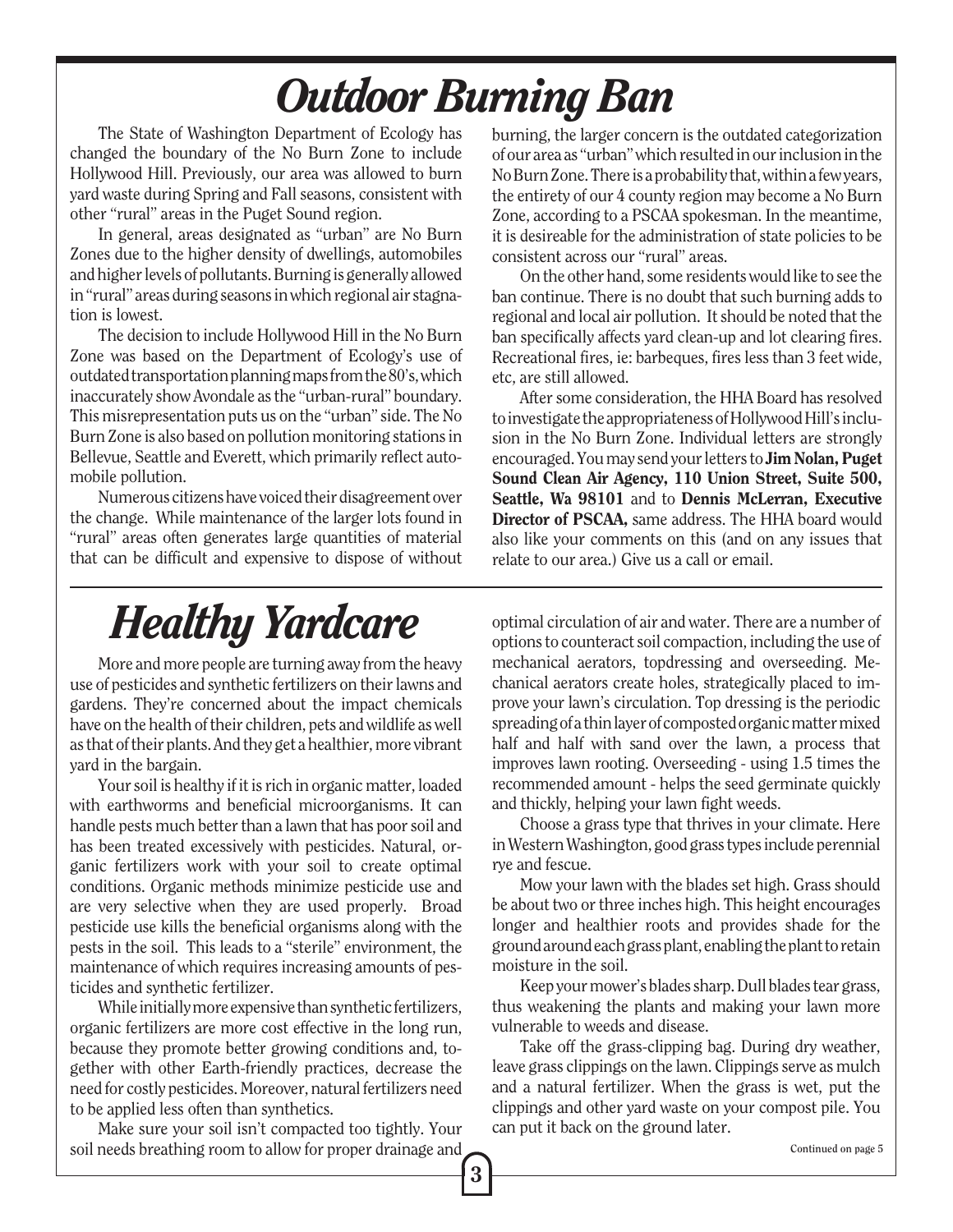## *New "Neigh"borhood Program for HHA Area Horse Owners*

 If you have horses, you have manure. Many people actively compost this material and utilize it on their pastures and in their gardens. But, for horse owners who choose not to compost, a pilot program is being offered by Waste Management.

If your manure pile is just something you put up with because you have a horse, you can now deal with it as neatly and efficiently as your garbage with this weekly collection service! Call Waste Management Sno-King at(425) 814-1695 ext.#2 to sign up. The service costs just \$100/month for weekly pick-up (price includes container rental and taxes).

If you take advantage of this great opportunity you will:

- eliminate the manure pile
- reduce flies and odors

## *Redmond Land in Jeopardy Continued from p.1*

ture can support. Additionally, once the resource base for the agricultural zoning is abandoned, there is a legal basis for rezoning the land.

Agricultural business needs a sufficient mass of properties with active farming and zoning to remain commercially viable. When that critical mass is reduced, agriculture is ultimately no longer viable and other development moves in. As it stands, only 3% of King County is protected agricultural land.

With it's recent actions, Redmond has shown an astounding disregard for the law and for preservation efforts which have been paid for by the citizens of this County. The City of Redmond has decided to ignore the ruling of the Growth Management Hearings Board (GMHB), and ignore the recent State Supreme Court decision declaring that sports fields are not permitted on agriculturally designated land. The City has also decided to ignore the fact that the effort by LWYSA involves land in the FPP. In order to enforce the laws that preserve the Sammamish Valley, it will be necessary to make sure that the GMHB decision is defended through the courts.

For these reasons the HHA Board strongly urges all citizens, who wish to see the Farmland Preservation Program protected and who want to see government show basic respect for the law, to support a legal fund that has been set up to assist Mr. Grubb. The fund is being administered by the FarmCity Alliance. The address is: FarmCity Alliance, Legal Fund, 5425 96th Ave SE, Mercer Is., WA 98040. Contributions are tax deductible. The HHA also welcomes any additional donations, but contributions to the HHA are not (yet) tax deductible, as we are currently only a State non-profit organization.

- eliminate environmentally damaging run-off from getting into streams, wetlands and ground water
- improve the aesthetics of your horse property
- use space on your property more efficiently
- increase chore-efficiency

 On Saturday March 31 from 10:00am - 1:00pm, there will be a Manure Management Open House at the Hollywood Hills Riding Club Arena. Come and hear the latest "scoop"! A container will be on display, and manure management experts will be on hand to discuss all aspects of manure management. This is a great opportunity for all horse owners. The first 20 subscribers to the weekly service will receive a gift from Horses For Clean Water. For information, please call Laurie Clinton, King County Livestock Programs 206-296-1471.

## *First Crop on The South 47 Farm Will Be Strawberries*

The former Schiessl property has a new name, but it's home for a traditional occupation - farming.

FARM LLC bought the property at the corner of NE 124th St. and the Woodinville-Redmond Rd. in November 1999. We've renamed it "The South 47 Farm." Drive by, and you'll see the hoop houses that are nurturing the first crop grown on this land in years - strawberries!

We expect our sweet, pesticide-free berries to be ready in mid- to late-May: U-pick or we pick. Come by and enjoy the sweet taste of our success! And be sure to join us for our first Strawberry Festival tentatively scheduled for the first weekend of June.

Our plans for The South 47 Farm include leasing sections to farmers for sustainable agriculture; planting fruit and nut trees; growing bamboo; and managing community "pea patch" gardens.

This summer, we'll have a produce tent offering seasonal produce, flowers, honey, and eggs. (In the meantime, you can buy honey and eggs at the Living Legacy Ranch.) In October, we'll have a pumpkin patch and corn maze.

Keep abreast of all the excitement by visiting our website: www.south47farm.com.

#### Attention old-timers

As part of our effort to continue the farming legacy of the valley, we are compiling a history of this parcel of land. If you have memories or photos you'd be willing to share, we'd like to talk with you. We'd love to know: When was the last time crops were grown on this land? What crops were raised here? Who was the first to farm it? What was it like here 20, 30, 40, or 50 years ago?

If you remember, please call Christine Dubois at: 425-483- 4645. SHealthy Hill, Healthy Valley, Happy Salmon

*--- Christine Dubois, FARM LLC*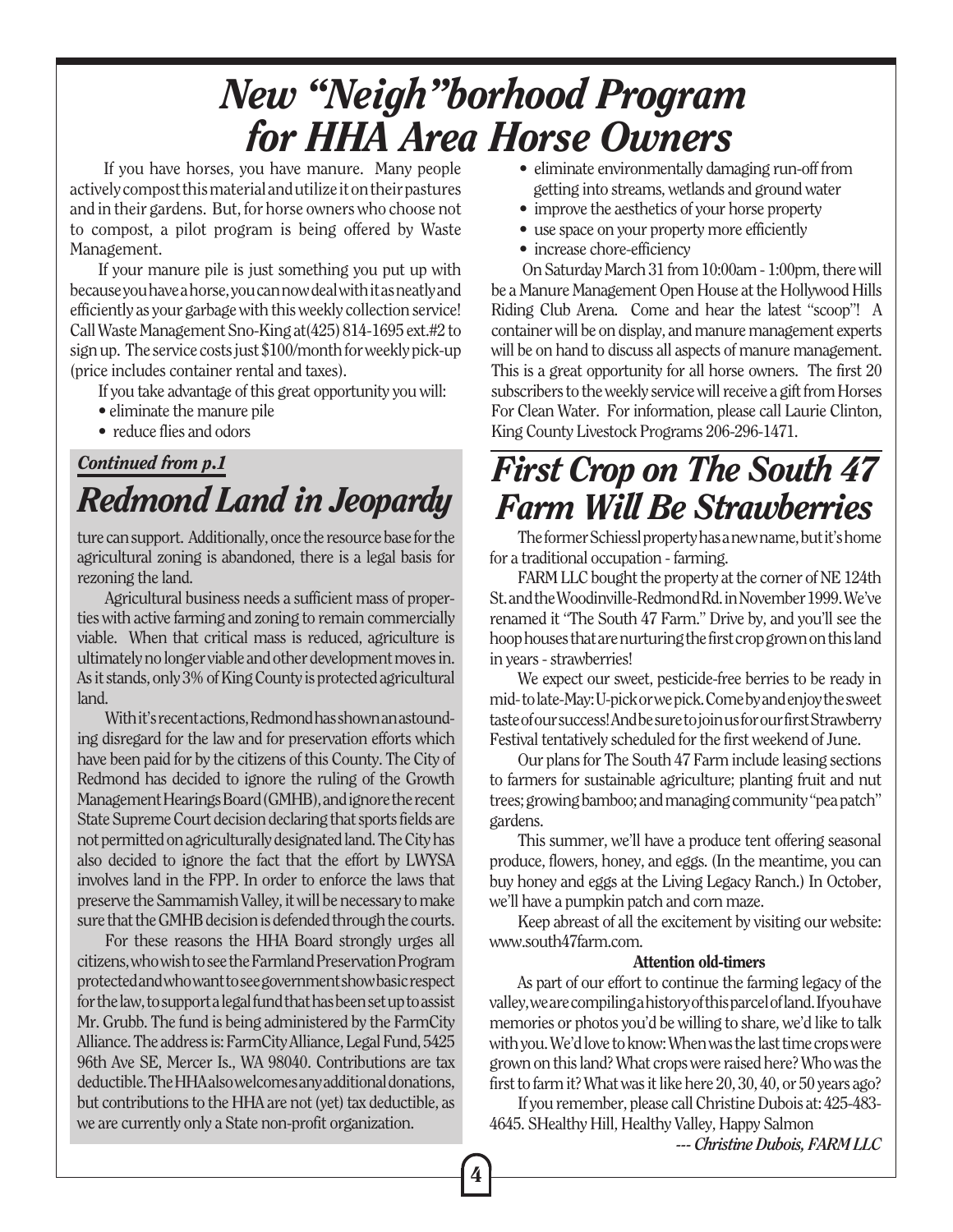#### *Continued from p.1*

# *Court's Decision Proves HHA's Concerns Correct*

The court decision was the final act in a local drama that has played since 1995. When the HHA first learned of th ke plan to use farmland in King County's Agricultural Production District (APD) for soccer fields, we warned that such efforts could undermine the protection of the Sammamish Valley. Other efforts to carve out parts of the APD had already begun. The HHA launched an effort to develop a compromise plan that would have provided additional sports fields without destroying the Sammamish Valley APD. Although supported by King County Executive Ron Sims, those compromise efforts failed, and King County passed the amendments to their Comprehensive Plan that allowed new sports fields in the APD. The State Growth Management Hearings Board overturned the County's actions, but a Superior Court judge overturned the Hearings Board decision. The case then went straight to the State Supreme Court bypassing the normal Appeals Court because the Supreme Court believed the issue had statewide ramifications.

The Supreme Court's decision was unequivocal. The court wrote "After properly designating agricultural lands in the APD, the County may not then undermine the Act's agricultural conservation mandate by adopting "innovative" amendments that allow the conversion of entire parcels of prime agricultural soils to an unrelated use."

As the HHA had argued, the State Supreme Court found that the County's interpretation of the GMA would destroy the agricultural designation that served to protect the Sammamish Valley. The court wrote that the County's interpretation "...would work as a virtual abandonment of the APD designation."

#### *Continued from p.3*

# *Organic Yardcare*<br>Water your lawn less frequently but for longer periods of

vulnerable to drought conditions. Shallow watering, on the other hand, encourages roots to stay near the surface where they are less able to find moisture during dry periods Ú. It's best to water in the morning; mid-day watering wastes water due to evaporation, and late-day watering can lead to lawn fungus disease.

Thatch—the layer of dead plant material between your lawn's grass blades and the soil—should be no more than onehalf inch high. More than that, and water and nutrients will struggle to penetrate to the soil and grass roots. To reduce thatch, you can rake the lawn or use a special machine that breaks the thatch up.

In addition to finding that the County's actions violated the GMA, the State Supreme Court also specifically rejected the arguments that had been made about why sports fields should be allowed on agriculturally designated land . The court took note of the argument that the soccer fields could be considered temporary and called that argument "unpersuasive". The Court also addressed the issue of the claimed shortage of land for sports fields. The Court wrote "In this case, the GMA mandates conservation of the APD's limited, irreplaceable agricultural resource lands. There are still thousands of acres suitable for athletic fields outside the APDs."

The court also rejected the County's assertions that the County was required to allow the parts of the Hmong property being used for agriculture to be converted to sports fields.

The HHA regrets that early opportunities to find a winwin solution were lost because sports field advocates refused to work with the HHA and farm preservation groups; groups who helped to ensure the preservation of the Sammamish Valley in the first place. Had we all worked together there would already be additional sports fields in the area. Ultimately, the HHA's concerns that this initial effort would pave the way for larger attacks on the Sammamish Valley have proven to be true. Those who promised the community that their plans would have only effected 20 acres of the Sammamish Valley are now supporting legislative changes that would remove protections from thousands of acres of agricultural land in King County alone. They are even supporting attacks on the County's Farmland Preservation program.

# *Get Important* Water your lawn less frequently but for longer periods of **Notices by Email** time. This helps your lawn grow deep roots that are less

HHA now offers email notification when important issues come up. Send your email address to Mike Tanksley, current HHA President, at cmtanksley@earthlink.net, and we will add you to our confidential email notification list. Also, visit our Website at www.hollywoodhillassoc.org for current information about what is going on around our neighborhood. If you have something that you would like posted, please contact a board member.